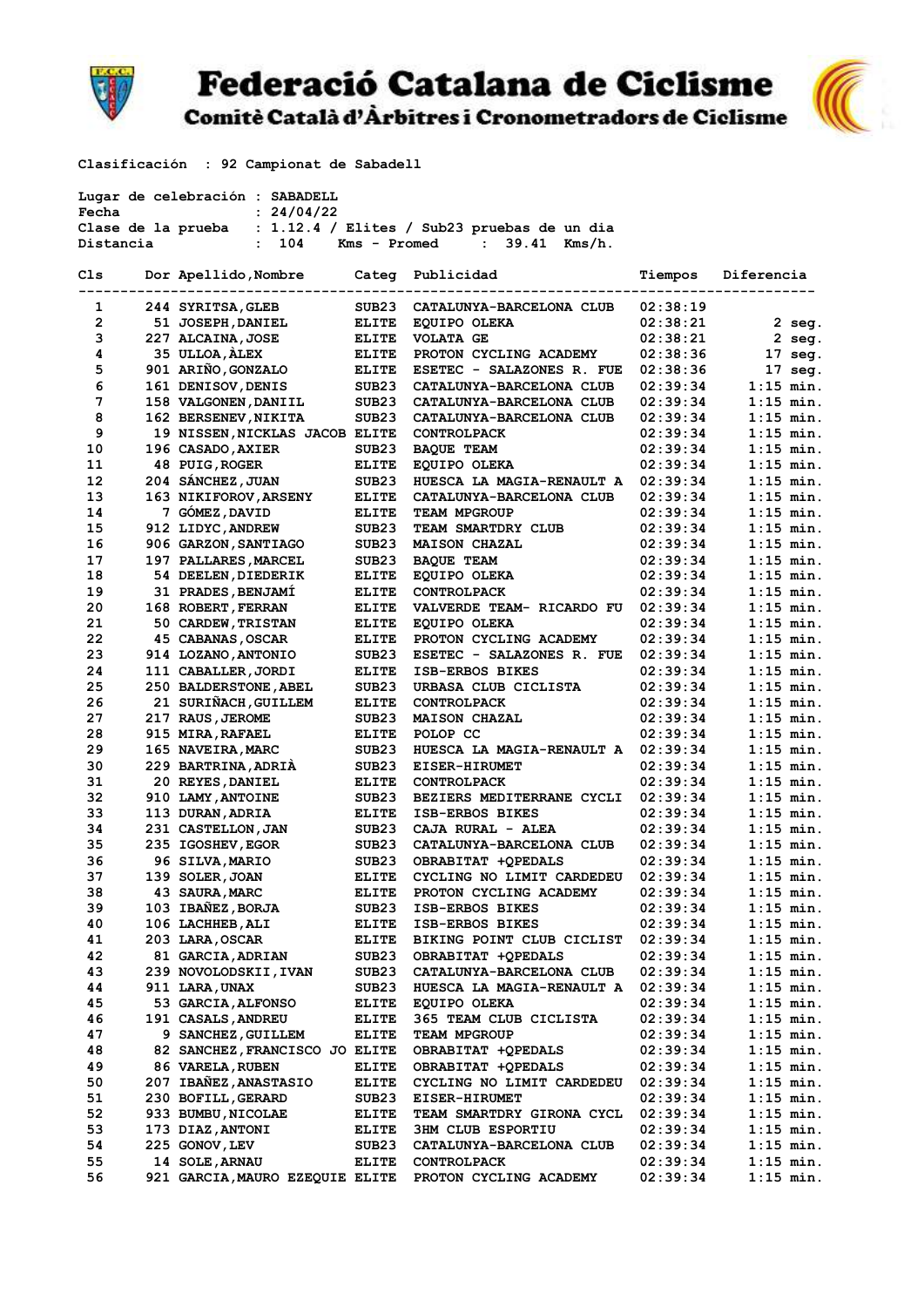



Comitè Català d'Àrbitres i Cronometradors de Ciclisme

| 57 | 40 MIRÓ, MAGÍ                    | SUB <sub>23</sub> | PROTON CYCLING ACADEMY    | 02:39:34 | $1:15$ min. |
|----|----------------------------------|-------------------|---------------------------|----------|-------------|
| 58 | 926 VILLAVERDE, JOEL             | SUB23             | ESETEC - SALAZONES R. FUE | 02:39:34 | $1:15$ min. |
| 59 | 154 LAPUERTA, CARLOS             | <b>ELITE</b>      | SANT JUST AGRUPACIÓ CICLI | 02:39:34 | $1:15$ min. |
| 60 | 136 GASSÓ, JOAN ANTONI           | <b>ELITE</b>      | ENERGIANUFRI-CCPARDINYES  | 02:39:34 | $1:15$ min. |
| 61 | 131 GÓMEZ, XAVIER                | <b>ELITE</b>      | ENERGIANUFRI-CCPARDINYES  | 02:39:34 | $1:15$ min. |
| 62 | 931 AGUSTI, LLUC                 | SUB <sub>23</sub> | KENDA-BICIOCASION BARCELO | 02:39:34 | $1:15$ min. |
| 63 | 923 SANCHEZ, JAVIER              | SUB23             | ESETEC - SALAZONES R. FUE | 02:39:34 | $1:15$ min. |
| 64 | 52 DOMENECH, PAU JOSEP           | SUB <sub>23</sub> | EQUIPO OLEKA              | 02:39:34 | $1:15$ min. |
| 65 | 16 MUNTANYOLA, ORIOL             | SUB23             | <b>CONTROLPACK</b>        | 02:39:34 | $1:15$ min. |
| 66 | 91 PÉREZ, IGNACIO                | SUB <sub>23</sub> | OBRABITAT +OPEDALS        | 02:39:34 | $1:15$ min. |
| 67 | 130 LÓPEZ, GERARD                | <b>ELITE</b>      | ENERGIANUFRI-CCPARDINYES  | 02:39:34 | $1:15$ min. |
| 68 | 193 CASTELLVELL, GUILLEM         | <b>ELITE</b>      | VILA BIKE S CLUB          | 02:39:34 | $1:15$ min. |
| 69 | 44 MARTINEZ, MIQUEL              | <b>ELITE</b>      | PROTON CYCLING ACADEMY    | 02:39:34 | $1:15$ min. |
| 70 | 47 PRUNERA, JOFRE                | <b>ELITE</b>      | EQUIPO OLEKA              | 02:39:34 | $1:15$ min. |
| 71 | 100 DUEÑAS, MARC                 | <b>ELITE</b>      | ISB-ERBOS BIKES           | 02:39:34 | $1:15$ min. |
| 72 | 79 GIMENO, RICARD                | <b>ELITE</b>      | OBRABITAT +OPEDALS        | 02:39:34 | $1:15$ min. |
| 73 | 242 SHCHEGOLKOV, ILIA            | SUB23             | CATALUNYA-BARCELONA CLUB  | 02:39:34 | $1:15$ min. |
| 74 | 246 VALLS, OT                    | <b>ELITE</b>      | <b>3HM CLUB ESPORTIU</b>  | 02:39:34 | $1:15$ min. |
| 75 | 145 RODRÍGUEZ, BLAI              | <b>ELITE</b>      | GICU                      | 02:39:34 | $1:15$ min. |
| 76 | 929 HARPER, WILLIAM              | <b>ELITE</b>      | NO CLUB                   | 02:39:34 | $1:15$ min. |
| 77 | 3 SALAS, ELOI                    | SUB <sub>23</sub> | <b>TEAM MPGROUP</b>       | 02:39:45 | $1:26$ min. |
| 78 | 119 ALVAREZ, ALBERT              | <b>ELITE</b>      | RATPENAT CLUB CICLISTA    | 02:40:14 | $1:55$ min. |
| 79 | 137 GIRONES, FRANCESC            | <b>ELITE</b>      | ENERGIANUFRI-CCPARDINYES  | 02:40:21 | $2:02$ min. |
| 80 | 924 TORRES, JUAN JOSE            | SUB23             | ESETEC - SALAZONES R. FUE | 02:41:08 | $2:49$ min. |
| 81 | 156 SMIRNOV, IVAN                | <b>ELITE</b>      | CATALUNYA-BARCELONA CLUB  | 02:41:08 | $2:49$ min. |
| 82 | 905 FONTENYA, NATHAN             | SUB <sub>23</sub> | <b>MAISON CHAZAL</b>      | 02:41:08 | $2:49$ min. |
| 83 | 134 CAPELL, JOSEP M <sup>a</sup> | <b>ELITE</b>      | ENERGIANUFRI-CCPARDINYES  | 02:41:18 | $2:59$ min. |
| 84 | 138 GUIRAL, CARLOS               | <b>ELITE</b>      | ENERGIANUFRI-CCPARDINYES  | 02:41:18 | $2:59$ min. |
| 85 | 37 LUCIANI, JAVIER               | <b>ELITE</b>      | PROTON CYCLING ACADEMY    | 02:41:20 | $3:01$ min. |
| 86 | 10 LAMBEA, IGNASI                | SUB23             | TEAM MPGROUP              | 02:41:20 | $3:01$ min. |
| 87 | 64 PARERA, ALBERT                | SUB <sub>23</sub> | TEAM SMARTDRY GIRONA CYCL | 02:41:20 | $3:01$ min. |
| 88 | 99 BUSTOS, IVÁN                  | <b>ELITE</b>      | <b>ISB-ERBOS BIKES</b>    | 02:41:20 | $3:01$ min. |
| 89 | 49 LLOBET, MARC                  | <b>ELITE</b>      | EQUIPO OLEKA              | 02:41:20 | $3:01$ min. |
| 90 | 164 GARRIGA, PERE                | <b>ELITE</b>      | TEAM SMARTDRY CLUB        | 02:41:20 | $3:01$ min. |
| 91 | 247 VENTURA, CARLES              | <b>ELITE</b>      | TEAM SMARTDRY CLUB        | 02:41:20 | $3:01$ min. |
| 92 | 183 TRIAS, SALVADOR              | <b>ELITE</b>      | MÓRA LA NOVA CLUB CICLOTU | 02:41:20 | $3:01$ min. |
| 93 | 112 CUSPINERA, ALBERT            | <b>ELITE</b>      | <b>ISB-ERBOS BIKES</b>    | 02:41:23 | $3:04$ min. |
| 94 | 930 TOMAS, ANTONIO ALEJAN ELITE  |                   | BIKING POINT CLUB CICLIST | 02:43:15 | $4:56$ min. |
| 95 | 97 PEREZ, RUBEN                  | <b>ELITE</b>      | OBRABITAT +OPEDALS        | 02:44:20 | $6:01$ min. |
| 96 | 101 RAPOSO, ROGER                | <b>ELITE</b>      | ISB-ERBOS BIKES           | 02:44:20 | $6:01$ min. |
| 97 | 98 VILLATORO, FRANCISCO          | SUB <sub>23</sub> | OBRABITAT +OPEDALS        | 02:45:41 | $7:22$ min. |

Corredores clasificados : 97

Clasificación de : SUB23

| 1  |     | 244 SYRITSA, GLEB     | SUB <sub>23</sub> | CATALUNYA-BARCELONA CLUB           | 02:38:19 |             |
|----|-----|-----------------------|-------------------|------------------------------------|----------|-------------|
| 2  |     | 161 DENISOV, DENIS    | SUB <sub>23</sub> | CATALUNYA-BARCELONA CLUB           | 02:39:34 | $1:15$ min. |
| 3  |     | 158 VALGONEN, DANIIL  | SUB23             | CATALUNYA-BARCELONA CLUB           | 02:39:34 | $1:15$ min. |
| 4  |     | 162 BERSENEV, NIKITA  | SUB <sub>23</sub> | CATALUNYA-BARCELONA CLUB           | 02:39:34 | $1:15$ min. |
| 5  |     | 196 CASADO, AXIER     | SUB <sub>23</sub> | <b>BAQUE TEAM</b>                  | 02:39:34 | $1:15$ min. |
| 6  |     | 204 SÁNCHEZ, JUAN     | SUB <sub>23</sub> | HUESCA LA MAGIA-RENAULT A          | 02:39:34 | $1:15$ min. |
| 7  |     | 912 LIDYC, ANDREW     | SUB <sub>23</sub> | TEAM SMARTDRY CLUB                 | 02:39:34 | $1:15$ min. |
| 8  |     | 906 GARZON, SANTIAGO  | SUB <sub>23</sub> | <b>MAISON CHAZAL</b>               | 02:39:34 | $1:15$ min. |
| 9  |     | 197 PALLARES, MARCEL  | SUB23             | <b>BAQUE TEAM</b>                  | 02:39:34 | $1:15$ min. |
| 10 |     | 914 LOZANO, ANTONIO   | SUB <sub>23</sub> | ESETEC - SALAZONES R. FUE          | 02:39:34 | $1:15$ min. |
| 11 |     | 250 BALDERSTONE, ABEL | SUB <sub>23</sub> | URBASA CLUB CICLISTA               | 02:39:34 | $1:15$ min. |
| 12 | 217 | <b>RAUS, JEROME</b>   | SUB <sub>23</sub> | <b>MAISON CHAZAL</b>               | 02:39:34 | $1:15$ min. |
| 13 |     | 165 NAVEIRA, MARC     | SUB <sub>23</sub> | HUESCA LA MAGIA-RENAULT A 02:39:34 |          | $1:15$ min. |
| 14 |     | 229 BARTRINA, ADRIA   | SUB23             | <b>EISER-HIRUMET</b>               | 02:39:34 | $1:15$ min. |
| 15 | 910 | <b>LAMY, ANTOINE</b>  | SUB <sub>23</sub> | BEZIERS MEDITERRANE CYCLI          | 02:39:34 | $1:15$ min. |
| 16 | 231 | <b>CASTELLON, JAN</b> | SUB <sub>23</sub> | CAJA RURAL - ALEA                  | 02:39:34 | $1:15$ min. |
| 17 |     | 235 IGOSHEV, EGOR     | SUB <sub>23</sub> | CATALUNYA-BARCELONA CLUB           | 02:39:34 | $1:15$ min. |
| 18 |     | 96 SILVA, MARIO       | SUB <sub>23</sub> | OBRABITAT +OPEDALS                 | 02:39:34 | $1:15$ min. |
| 19 | 103 | <b>IBAÑEZ, BORJA</b>  | SUB <sub>23</sub> | ISB-ERBOS BIKES                    | 02:39:34 | $1:15$ min. |
| 20 | 81  | <b>GARCIA, ADRIAN</b> | SUB <sub>23</sub> | OBRABITAT +OPEDALS                 | 02:39:34 | $1:15$ min. |
|    |     |                       |                   |                                    |          |             |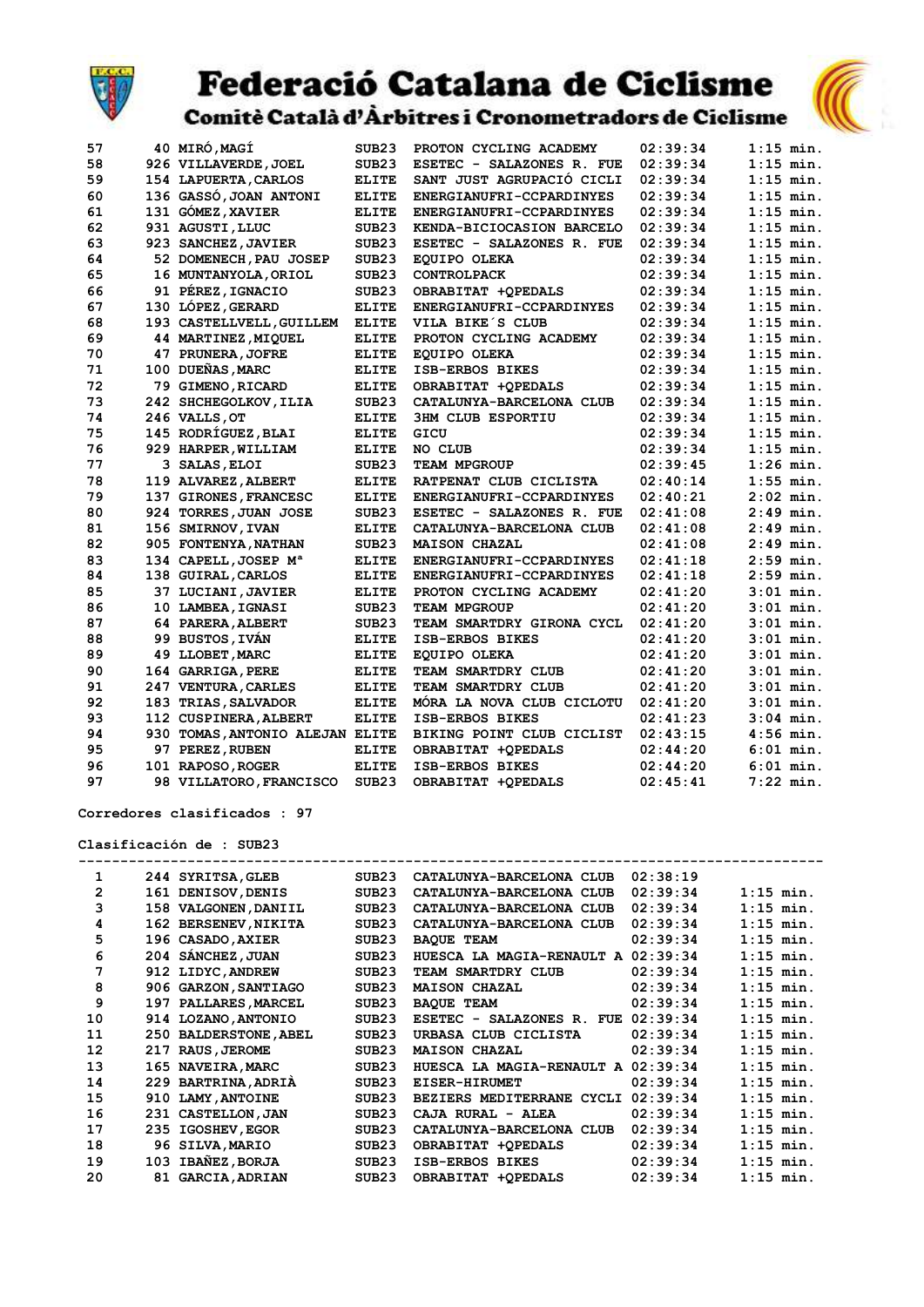

Comitè Català d'Àrbitres i Cronometradors de Ciclisme

| 21 | 239 NOVOLODSKII, IVAN   | SUB <sub>23</sub> | CATALUNYA-BARCELONA CLUB  | 02:39:34 | $1:15$ min. |
|----|-------------------------|-------------------|---------------------------|----------|-------------|
| 22 | 911 LARA, UNAX          | SUB <sub>23</sub> | HUESCA LA MAGIA-RENAULT A | 02:39:34 | $1:15$ min. |
| 23 | 230 BOFILL, GERARD      | SUB <sub>23</sub> | <b>EISER-HIRUMET</b>      | 02:39:34 | $1:15$ min. |
| 24 | 225 GONOV, LEV          | SUB <sub>23</sub> | CATALUNYA-BARCELONA CLUB  | 02:39:34 | $1:15$ min. |
| 25 | 40 MIRÓ, MAGÍ           | SUB23             | PROTON CYCLING ACADEMY    | 02:39:34 | $1:15$ min. |
| 26 | 926 VILLAVERDE, JOEL    | SUB23             | ESETEC - SALAZONES R. FUE | 02:39:34 | $1:15$ min. |
| 27 | 931 AGUSTI, LLUC        | SUB <sub>23</sub> | KENDA-BICIOCASION BARCELO | 02:39:34 | $1:15$ min. |
| 28 | 923 SANCHEZ, JAVIER     | SUB <sub>23</sub> | ESETEC - SALAZONES R. FUE | 02:39:34 | $1:15$ min. |
| 29 | 52 DOMENECH, PAU JOSEP  | SUB <sub>23</sub> | <b>EOUIPO OLEKA</b>       | 02:39:34 | $1:15$ min. |
| 30 | 16 MUNTANYOLA, ORIOL    | SUB <sub>23</sub> | <b>CONTROLPACK</b>        | 02:39:34 | $1:15$ min. |
| 31 | 91 PÉREZ, IGNACIO       | SUB <sub>23</sub> | OBRABITAT +OPEDALS        | 02:39:34 | $1:15$ min. |
| 32 | 242 SHCHEGOLKOV, ILIA   | SUB <sub>23</sub> | CATALUNYA-BARCELONA CLUB  | 02:39:34 | $1:15$ min. |
| 33 | 3 SALAS, ELOI           | SUB <sub>23</sub> | <b>TEAM MPGROUP</b>       | 02:39:45 | $1:26$ min. |
| 34 | 924 TORRES, JUAN JOSE   | SUB <sub>23</sub> | ESETEC - SALAZONES R. FUE | 02:41:08 | $2:49$ min. |
| 35 | 905 FONTENYA, NATHAN    | SUB <sub>23</sub> | <b>MAISON CHAZAL</b>      | 02:41:08 | $2:49$ min. |
| 36 | 10 LAMBEA, IGNASI       | SUB <sub>23</sub> | TEAM MPGROUP              | 02:41:20 | $3:01$ min. |
| 37 | 64 PARERA, ALBERT       | SUB <sub>23</sub> | TEAM SMARTDRY GIRONA CYCL | 02:41:20 | $3:01$ min. |
| 38 | 98 VILLATORO, FRANCISCO | SUB <sub>23</sub> | OBRABITAT +OPEDALS        | 02:45:41 | $7:22$ min. |

Clasificación de : ELITS

|                |                                 |              | --------------------------         | ------------------------------ |             |           |
|----------------|---------------------------------|--------------|------------------------------------|--------------------------------|-------------|-----------|
| 1              | 51 JOSEPH, DANIEL               | <b>ELITE</b> | EQUIPO OLEKA                       | 02:38:21                       |             | seq.      |
| $\overline{2}$ | 227 ALCAINA, JOSE               | <b>ELITE</b> | <b>VOLATA GE</b>                   | 02:38:21                       |             | mt.       |
| 3              | 35 ULLOA, ALEX                  | <b>ELITE</b> | PROTON CYCLING ACADEMY             | 02:38:36                       |             | $15$ seq. |
| 4              | 901 ARIÑO, GONZALO              | <b>ELITE</b> | ESETEC - SALAZONES R. FUE 02:38:36 |                                |             | 15 seg.   |
| 5              | 19 NISSEN, NICKLAS JACOB ELITE  |              | <b>CONTROLPACK</b>                 | 02:39:34                       | $1:13$ min. |           |
| 6              | 48 PUIG, ROGER                  | <b>ELITE</b> | <b>EOUIPO OLEKA</b>                | 02:39:34                       | $1:13$ min. |           |
| 7              | 163 NIKIFOROV, ARSENY           | <b>ELITE</b> | CATALUNYA-BARCELONA CLUB           | 02:39:34                       | $1:13$ min. |           |
| 8              | 7 GOMEZ, DAVID                  | <b>ELITE</b> | <b>TEAM MPGROUP</b>                | 02:39:34                       | $1:13$ min. |           |
| 9              | 54 DEELEN, DIEDERIK             | <b>ELITE</b> | EQUIPO OLEKA                       | 02:39:34                       | $1:13$ min. |           |
| 10             | 31 PRADES, BENJAMÍ              | <b>ELITE</b> | <b>CONTROLPACK</b>                 | 02:39:34                       | $1:13$ min. |           |
| 11             | 168 ROBERT, FERRAN              | <b>ELITE</b> | VALVERDE TEAM- RICARDO FU 02:39:34 |                                | $1:13$ min. |           |
| 12             | 50 CARDEW, TRISTAN              | <b>ELITE</b> | EQUIPO OLEKA                       | 02:39:34                       | $1:13$ min. |           |
| 13             | 45 CABANAS, OSCAR               | <b>ELITE</b> | PROTON CYCLING ACADEMY             | 02:39:34                       | $1:13$ min. |           |
| 14             | 111 CABALLER, JORDI             | <b>ELITE</b> | ISB-ERBOS BIKES                    | 02:39:34                       | $1:13$ min. |           |
| 15             | 21 SURIÑACH, GUILLEM            | <b>ELITE</b> | <b>CONTROLPACK</b>                 | 02:39:34                       | $1:13$ min. |           |
| 16             | 915 MIRA, RAFAEL                | <b>ELITE</b> | POLOP CC                           | 02:39:34                       | $1:13$ min. |           |
| 17             | 20 REYES, DANIEL                | <b>ELITE</b> | <b>CONTROLPACK</b>                 | 02:39:34                       | $1:13$ min. |           |
| 18             | 113 DURAN, ADRIA                | <b>ELITE</b> | ISB-ERBOS BIKES                    | 02:39:34                       | $1:13$ min. |           |
| 19             | 139 SOLER, JOAN                 | <b>ELITE</b> | CYCLING NO LIMIT CARDEDEU 02:39:34 |                                | $1:13$ min. |           |
| 20             | 43 SAURA, MARC                  | <b>ELITE</b> | PROTON CYCLING ACADEMY             | 02:39:34                       | $1:13$ min. |           |
| 21             | 106 LACHHEB, ALI                | <b>ELITE</b> | <b>ISB-ERBOS BIKES</b>             | 02:39:34                       | $1:13$ min. |           |
| 22             | 203 LARA, OSCAR                 | <b>ELITE</b> | BIKING POINT CLUB CICLIST 02:39:34 |                                | $1:13$ min. |           |
| 23             | 53 GARCIA, ALFONSO              | <b>ELITE</b> | <b>EOUIPO OLEKA</b>                | 02:39:34                       | $1:13$ min. |           |
| 24             | 191 CASALS, ANDREU              | <b>ELITE</b> | 365 TEAM CLUB CICLISTA             | 02:39:34                       | $1:13$ min. |           |
| 25             | 9 SANCHEZ, GUILLEM              | <b>ELITE</b> | <b>TEAM MPGROUP</b>                | 02:39:34                       | $1:13$ min. |           |
| 26             | 82 SANCHEZ, FRANCISCO JO ELITE  |              | OBRABITAT +OPEDALS                 | 02:39:34                       | $1:13$ min. |           |
| 27             | 86 VARELA, RUBEN                | <b>ELITE</b> | OBRABITAT +OPEDALS                 | 02:39:34                       | $1:13$ min. |           |
| 28             | 207 IBAÑEZ, ANASTASIO           | <b>ELITE</b> | CYCLING NO LIMIT CARDEDEU 02:39:34 |                                | $1:13$ min. |           |
| 29             | 933 BUMBU, NICOLAE              | <b>ELITE</b> | TEAM SMARTDRY GIRONA CYCL 02:39:34 |                                | $1:13$ min. |           |
| 30             | 173 DIAZ, ANTONI                | <b>ELITE</b> | <b>3HM CLUB ESPORTIU</b>           | 02:39:34                       | $1:13$ min. |           |
| 31             | 14 SOLE, ARNAU                  | <b>ELITE</b> | <b>CONTROLPACK</b>                 | 02:39:34                       | $1:13$ min. |           |
| 32             | 921 GARCIA, MAURO EZEQUIE ELITE |              | PROTON CYCLING ACADEMY             | 02:39:34                       | $1:13$ min. |           |
| 33             | 154 LAPUERTA, CARLOS            | <b>ELITE</b> | SANT JUST AGRUPACIÓ CICLI 02:39:34 |                                | $1:13$ min. |           |
| 34             | 136 GASSÓ, JOAN ANTONI          | <b>ELITE</b> | ENERGIANUFRI-CCPARDINYES           | 02:39:34                       | $1:13$ min. |           |
| 35             | 131 GÓMEZ, XAVIER               | <b>ELITE</b> | ENERGIANUFRI-CCPARDINYES           | 02:39:34                       | $1:13$ min. |           |
| 36             | 130 LOPEZ, GERARD               | <b>ELITE</b> | ENERGIANUFRI-CCPARDINYES           | 02:39:34                       | $1:13$ min. |           |
| 37             | 193 CASTELLVELL, GUILLEM        | <b>ELITE</b> | VILA BIKE'S CLUB                   | 02:39:34                       | $1:13$ min. |           |
| 38             | 44 MARTINEZ, MIQUEL             | <b>ELITE</b> | PROTON CYCLING ACADEMY             | 02:39:34                       | $1:13$ min. |           |
| 39             | 47 PRUNERA, JOFRE               | <b>ELITE</b> | EQUIPO OLEKA                       | 02:39:34                       | $1:13$ min. |           |
| 40             | 100 DUEÑAS, MARC                | <b>ELITE</b> | ISB-ERBOS BIKES                    | 02:39:34                       | $1:13$ min. |           |
| 41             | 79 GIMENO, RICARD               | <b>ELITE</b> | OBRABITAT +QPEDALS                 | 02:39:34                       | $1:13$ min. |           |
| 42             | 246 VALLS, OT                   | <b>ELITE</b> | <b>3HM CLUB ESPORTIU</b>           | 02:39:34                       | $1:13$ min. |           |
| 43             | 145 RODRÍGUEZ, BLAI             | ELITE        | GICU                               | 02:39:34                       | $1:13$ min. |           |
| 44             | 929 HARPER, WILLIAM             | <b>ELITE</b> | NO CLUB                            | 02:39:34                       | $1:13$ min. |           |
|                |                                 |              |                                    |                                |             |           |
| 45             | 119 ALVAREZ, ALBERT             | <b>ELITE</b> | RATPENAT CLUB CICLISTA             | 02:40:14                       | $1:53$ min. |           |